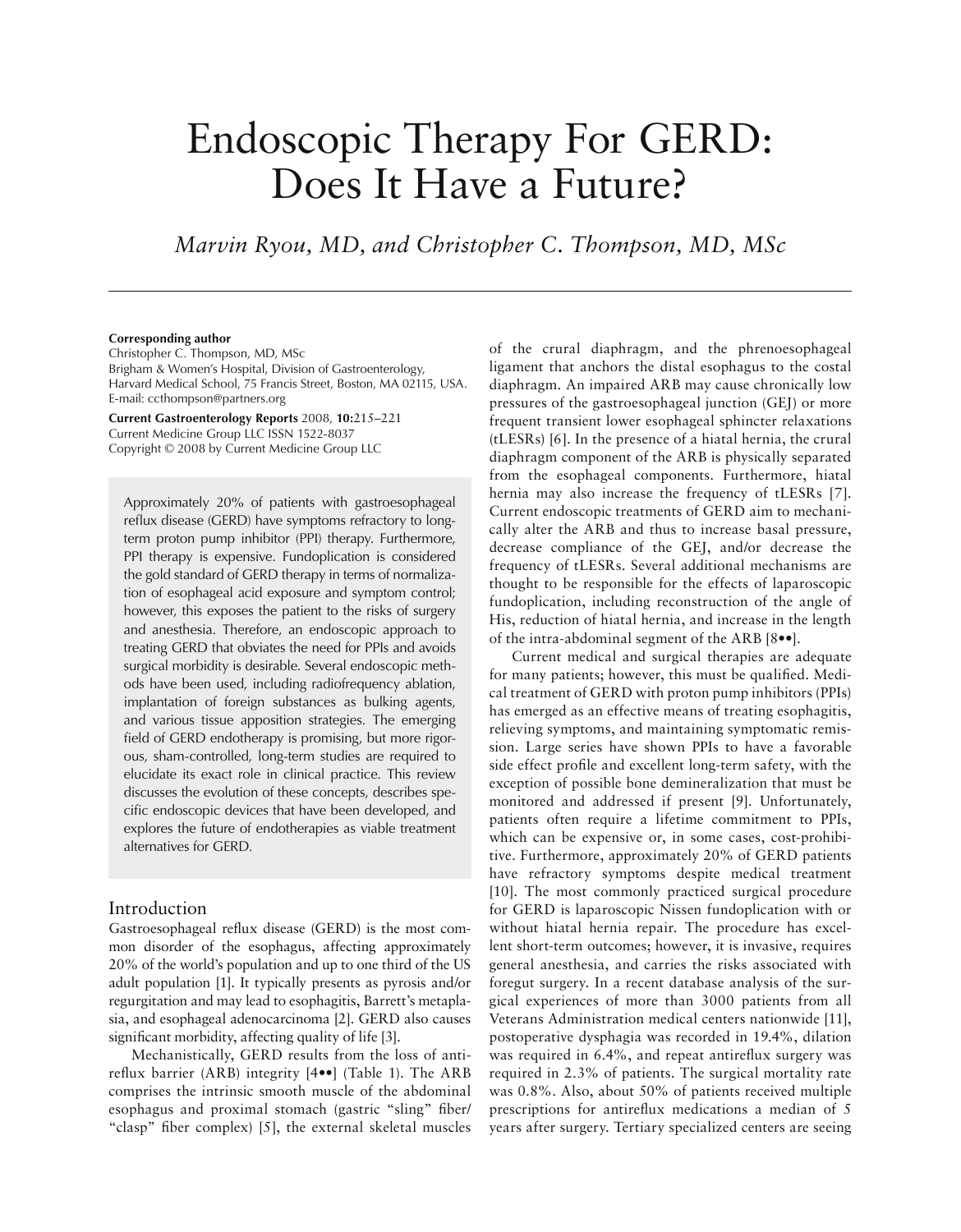| Increased lower esophageal sphincter pressure                           |
|-------------------------------------------------------------------------|
| Decreased compliance of the gastroesophageal junction                   |
| Decreased frequency of transient lower esophageal sphincter relaxations |
| Increased intra-abdominal segment of lower esophageal sphincter         |
| Reduction of sliding hiatal hernia                                      |
| Restoration of angle of His                                             |
| GERD-gastroesophageal reflux disease.                                   |

**Table 1. Proposed mechanisms of action of GERD endotherapy and laparoscopic fundoplication** 

(*Adapted from Triadafilopoulos* [8••].)

an increased rate of fundoplication "failures," estimated to be 5% of all surgeries and including herniation of the intact fundoplication into the chest, slipped fundoplication with a recurrent hiatal hernia, paraesophageal hernia through an intact fundoplication, excessively tight fundoplication, and malpositioned fundoplication, usually on the cardia of the stomach [12].

The desire to obviate a lifetime of PPI treatment and to avoid exposure to the risks of surgery raises appropriate interest in developing an endoscopic solution to GERD. The field is still evolving, and several strategies exist, including 1) radiofrequency ablation, 2) implantation/injection of foreign materials, 3) endoscopic tissue apposition techniques, and 4) endoscopic ultrasound–assisted endotherapies. This review discusses the evolution of these concepts, describes specific endoscopic devices that have been developed, and explores the future of endotherapies as viable treatment options for GERD. Each device description summarizes the basic technique of application, the mechanism of action, relevant clinical study results, safety profile, and current status of availability (Table 2).

#### Implantations and Injections

To date, four strategies for implantation or injection of a foreign substance into the lower esophageal sphincter have been described: a biopolymer of ethylene vinyl alcohol (Enteryx; Boston Scientific Corp., Natick, MA), a hydrogel prosthesis (Gatekeeper; Medtronic, Inc., Minneapolis, MN), Plexiglas (polymethylmethacrylate) microspheres (Artes Medical, Inc., San Diego, CA), and polytetrafluoroethylene (Polytef; Mentor O & O, Inc., Hingham, MA). These materials are hypothesized to serve as bulking agents that augment the natural mechanical barrier to reflux.

Only the first two devices have been commercially available in the United States or Europe and have been published in clinical trials. A randomized, sham-controlled, multicenter trial for Enteryx demonstrated a significant reduction in distal esophageal acid exposure and improvement in GERD symptoms at 3 months [13]. For Gatekeeper therapy, a report of the combined results of two European multicenter, prospective, open-label trials enrolling 68 patients showed significant symptom

# **Table 2. Categories of GERD endotherapies**  Synthetic implants/injections at GEJ

Biopolymer (Enteryx\*) Prosthesis (Gatekeeper<sup>+</sup>) Plexiglas microspheres<sup>#</sup> Polytef<sup>§</sup> Radiofrequency ablation (Stretta) Endoscopic tissue apposition strategies Partial-thickness plications EndoCinch<sup>1</sup> Endoscopic Suturing Device\*\* Full-thickness plications NDO Plicator<sup>++</sup> Syntheon Antireflux Device plicator<sup>##</sup> USGI g-Prox $s$ §§ EsophyX<sup>11</sup> Full-thickness strategies using endoscopic ultrasound assistance Medigus SRS System\*\*\* Transgastric gastropexy (animal model only) \*Boston Scientific Corp., Natick, MA. † Medtronic, Inc., Minneapolis, MN. ‡ Artes Medical, Inc., San Diego, CA. § Mentor O & O, Inc., Hingham, MA. ¶ C.R. Bard, Inc., Billerica, MA. \*\*LSI Solutions, Rochester, NY. <sup>+</sup>\* NDO Surgical, Inc., Mansfield, MA. ‡‡ Miami, FL. §§ San Clemente, CA. ¶¶ EndoGastric Solutions, Inc., Redmond, WA. \*\*\*Tel Aviv, Israel. GEJ-gastroesophageal junction; GERD-gastroesophageal reflux disease.

improvement at 6 months [14]. No sham-controlled data are available for Gatekeeper.

Serious adverse events have been reported for Enteryx and Gatekeeper. As of August 2005, there were 29 reports of adverse events related to Enteryx, including five deaths. One death was sudden in nature, occurring 3 days after the procedure with no intervening symptoms and therefore believed not to be device related. Another death occurred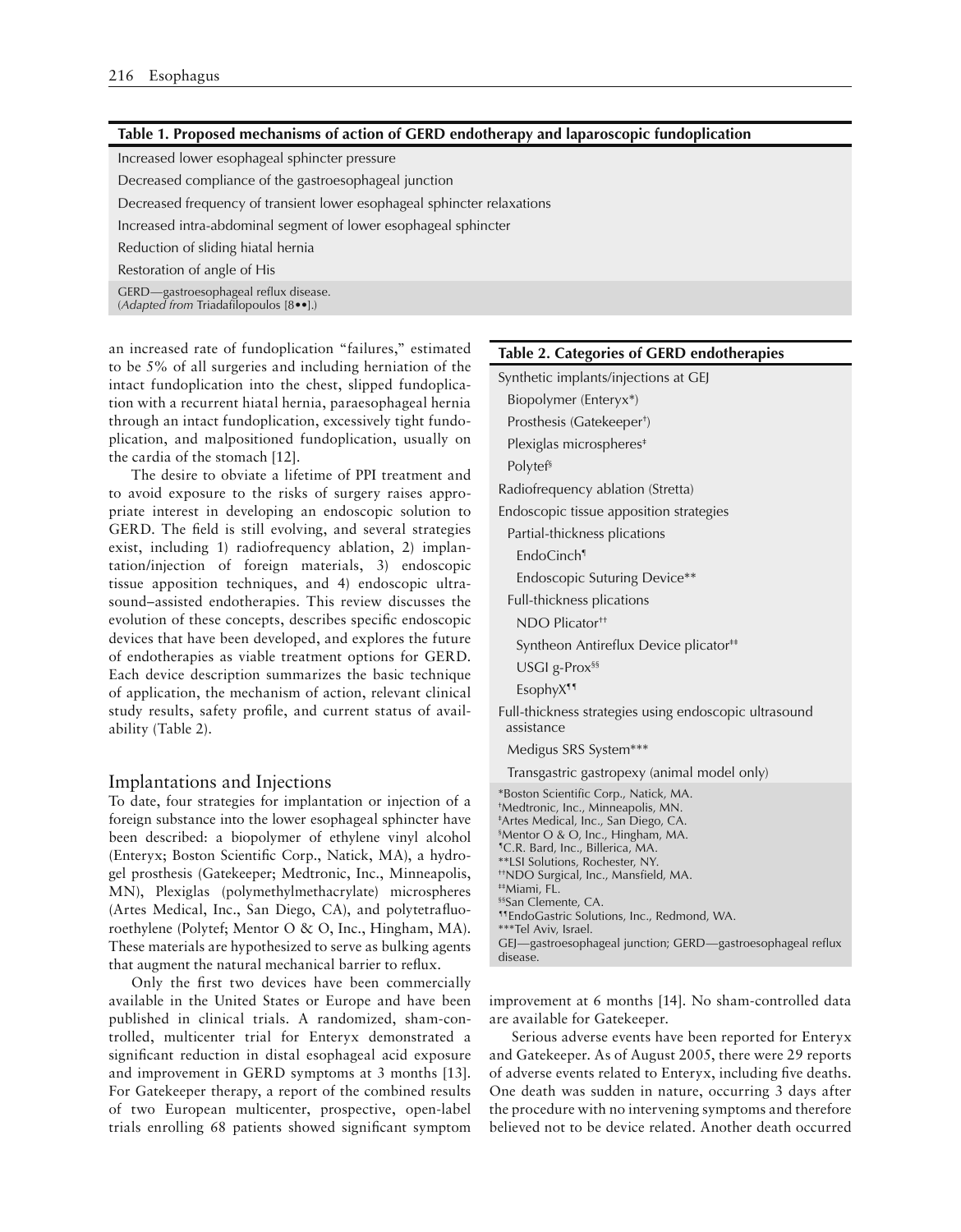from cardiovascular collapse after initiation of hemodialysis for chronic renal failure 1 month postprocedure. There were also two cases of aortoenteric fistulas postprocedure with exsanguinations and one case of mediastinitis with sudden death. These events led to the voluntary withdrawal of Enteryx by the manufacturer in September 2005. As for the Gatekeeper, the lone published trial reported a 15% complication rate at 1 month, including one patient requiring prosthesis removal for intractable nausea and another patient with pharyngeal perforation [14]. There have been no case reports or reports of adverse events in the US Food and Drug Administration (FDA) MAUDE (Manufacturer and User Facility Device Experience) database. The Gatekeeper clinical program was also suspended in late 2005 [15••].

## Endoscopic Radiofrequency Ablation

The delivery of radiofrequency energy to the GEJ may be accomplished with endoscopic catheter-based systems, and the mechanism of action is thought to be due to scarring or neurolysis [16].

The Stretta system is specifically designed for this purpose. The catheter is composed of a soft, flexible bougie tip and a balloon–basket assembly with four nickel–titanium needle electrodes (22-gauge, 5.5 mm in length) arranged radially around the balloon. When the catheter is positioned and the needles deployed into the circular muscle of the distal esophagus and cardia, a four-channel generator delivers temperature-controlled radiofrequency energy to the smooth muscle of the GEJ via the needle electrodes (target temperature 85°C). Thermocouples at the base and tip of each needle allow for constant monitoring of temperature and impedance in the tissue. If the base of a needle (mucosal temperature) exceeds 50°C, the tip of a needle (muscle temperature) exceeds 100°C, or impedance exceeds 1000  $Ω$ , the generator shuts off energy output to that particular needle. An integrated irrigation system delivers cooled sterile saline to help prevent mucosal injury. Radiofrequency energy is delivered to each electrode for 90 seconds. The catheter is then repositioned 45 degrees, and treatment is repeated to create a ring of eight lesions. The catheter is then repositioned in 0.5-cm increments to create a total of six rings. From start to finish, the procedure takes approximately 45 minutes [17].

Triadafilopoulos et al. [17] published the first US open-label results of radiofrequency ablation at 6 month follow-up. Significant improvement was found by intention-to-treat analysis in heartburn symptoms, GERD–health-related quality-of-life (HRQL) scores, and Short Form Health Survey-36 (SF-36; Rand Health Communications, Santa Monica, CA) scores. PPI therapy was completely eliminated in 87% of patients, and acid exposure time decreased significantly from 11.7% to 4.8%. However, there was no change in lower esophageal sphincter pressure to explain the results, suggesting

an alternative mechanism [17]. This study was extended to 118 patients, with 12-month follow-up available in 94 patients. Significant improvements still existed in symptoms, HRQL, and SF-36 scores. Acid exposure time was still diminished, and PPI therapy remained discontinued in 70% of patients [18]. Results of a subsequent shamcontrolled trial of radiofrequency ablation in 64 patients were not as favorable. This study demonstrated decreased heartburn symptoms and improved quality of life in the active therapy group at 6 months. However, no differences were seen in the critical areas of acid exposure, need for medications, or healing of esophagitis at 6 months [19].

Reported adverse events have ranged from minor and self-limited to death. The most common side effect is chest pain  $(1.7\%$  to  $100\%)$  [19]. Review of the FDA's MAUDE database of voluntarily reported adverse events showed three deaths. One was related to conscious sedation in a morbidly obese patient, one to esophageal leak, and one to postprocedure aspiration pneumonia. The Stretta system is no longer on the market. Curon Medical, Inc. filed for bankruptcy in November 2006.

# Endoscopic Tissue Apposition Strategies

Several endoscopic suturing and tissue apposition devices have been developed with the goal of creating plications of tissue just below the GEJ to mechanically bolster the lower esophageal sphincter. Two of these devices place superficial, mainly submucosal sutures and are therefore vulnerable to suture loss: the EndoCinch (C.R. Bard, Inc., Billerica, MA) and the Endoscopic Suturing Device (ESD; LSI Solutions, Rochester, NY; previously distributed by Wilson-Cook Medical, Inc., Winston-Salem, NC). Full-thickness plication devices also have emerged. The best-studied device in this category is the NDO Plicator (NDO Surgical, Inc., Mansfield, MA). Other devices currently undergoing evaluation include the EsophyX device (EndoGastric Solutions, Inc., Redmond, WA), the Syntheon Antireflux Device (Syntheon, LLC, Miami, FL), and the g-Prox (USGI, San Clemente, CA).

#### **EndoCinch**

The EndoCinch system is suction-based and uses T-tag sutures that are shuttled through the submucosal tissue. The current system requires two endoscopes, one for suturing and one for securing and cutting the suture. An esophageal overtube is also required due to the need for multiple passes and endoscope exchanges. A 9 × 32–mm capsule with attached suction is fixed to the tip of one endoscope, and a hollow needle runs through the endoscope channel and capsule, housing the T tag with attached suture at its distal tip. The second endoscope cinches the sutures via a catheter device that deploys a ceramic cylinder and plug through which the suture is threaded. Circular, linear, and helical orientations of the plications have been described, placed 1 to 2 cm apart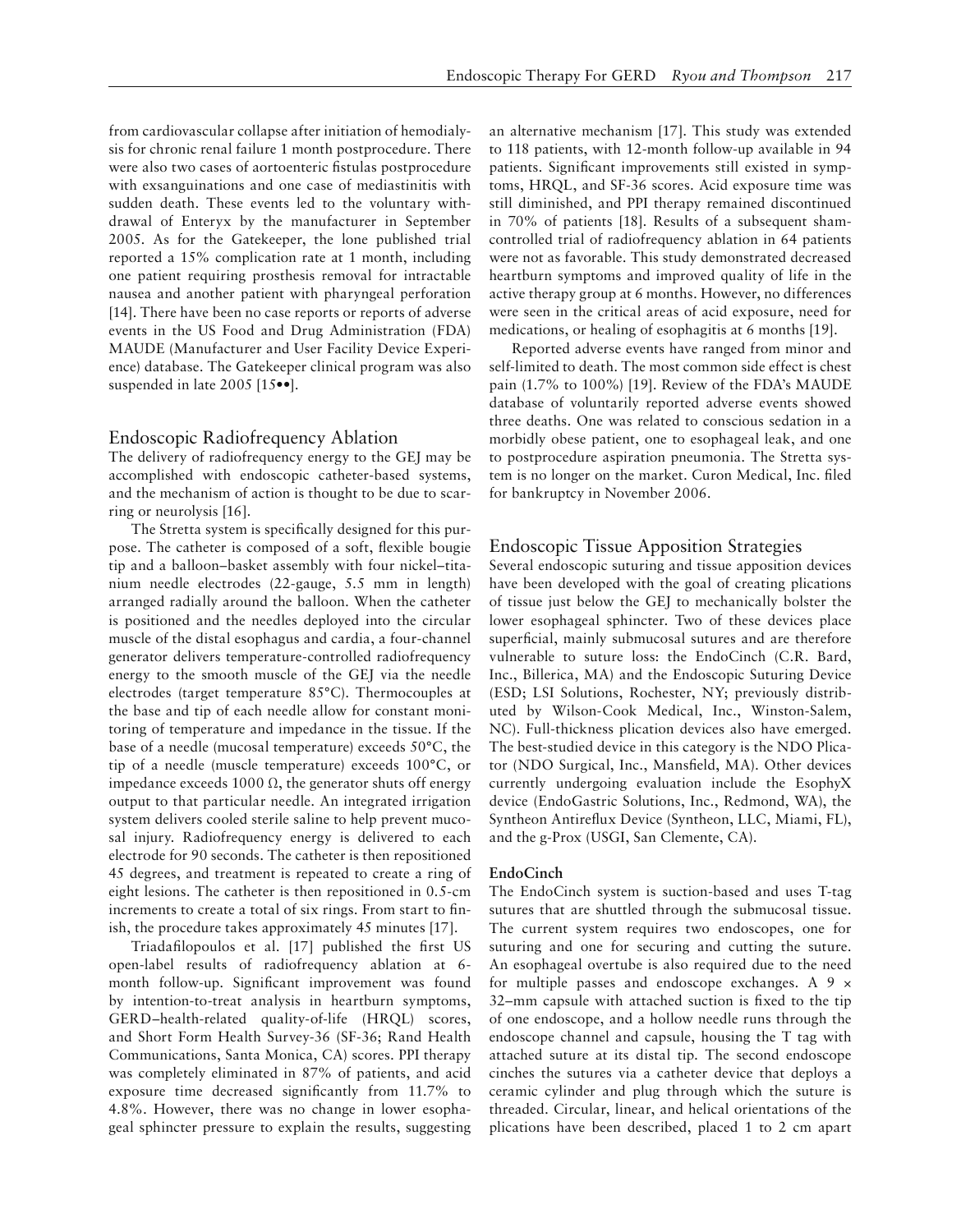on the gastric side of the Z line. The ideal number and the optimal orientation of plications are unknown. Plications typically are made circumferentially, 1 cm below the Z line at 3-, 6-, and 9-o'clock positions or linearly at a 2-o'clock position 3, 2, and 1 cm below the Z line. The helical approach has been favored when a small hiatal hernia is present. It delivers four to six plications over a 3- to 4-cm stretch below the Z line. The entire procedure takes approximately 40 to 60 minutes under conscious sedation or, in some series, monitored anesthesia [20].

The first open, multicenter trial using EndoCinch, by Filipi et al. [21], randomized 64 patients to circumferential and linear plications. No difference was found between plication configuration groups at 6 months. There was a significant improvement in heartburn and regurgitation score but no improvement in lower esophageal sphincter pressure or grade of esophagitis. A second multicenter trial enrolling 85 patients also randomized to circumferential or linear plications found durable improvement in heartburn and regurgitation symptoms and a sustained reduction in PPI therapy at 2 years. PPIs were completely stopped in 41% of patients at 2 years. Also, there was a statistically significant reduction in duration and number of episodes of esophageal acid exposure 3 to 6 months postprocedure [22]. Three sham-controlled clinical trials have recently been reported in abstract form only. In their single-institution study of 34 patients, Rothstein et al. [23] showed significant differences in heartburn severity, acid exposure time, and discontinuation of PPIs at 3 months. However, there were no differences in heartburn severity, regurgitation, lower esophageal sphincter pressure, or quality-of-life scores [23]. Another single-center, sham-controlled study of 47 patients found no differences in acid exposure, medication use, or quality-of-life scores at 1 year [24]. Finally, the third randomized, sham-controlled trial of 45 patients showed a significant decrease in heartburn scores and PPI use at 3 months but no difference in regurgitation score, quality-of-life measures, or acid exposure time [25].

The comparatively larger body of literature with the EndoCinch has reported its use in certain intriguing cohorts that would have been excluded in other trials. Liu et al. [26] examined gastroplication in four patients with Barrett's esophagus, three patients with hiatal hernias greater than 3 cm, and four patients with prior antireflux surgery. Follow-up in this study ranged from 6 to 21 months. In the 24 patients available for follow-up, heartburn and regurgitation scores significantly decreased. Fifty percent of patients were completely off PPIs at 12 months. Again, there were no significant changes in acid exposure or lower esophageal sphincter pressure. Endoscopic follow-up in 10 patients revealed loose or missing plications in one half.

Several studies have also compared the EndoCinch to laparoscopic fundoplication. One study evaluating 54 patients found patient satisfaction to be higher in the surgery group (96%) compared with the gastroplication group (78%) at 3 months [27]. Another study of 87 patients revealed less medication use in the surgery group at a mean follow-up of 8 months [28]. Neither study reported any manometric or pH data.

The safety profile of the EndoCinch has been generally favorable. Rare adverse events have been reported, including one case of mediastinal air managed with supportive treatment, one case of aspiration pneumonia, and one case of perforation at the GEJ. In the initial US multicenter trial, adverse events included pharyngitis (31%), chest pain (16%), abdominal pain (14%), vomiting (14%), bleeding (3%), mucosal tear from the overtube (3%), and suture perforation  $(2\%)$  [21]. The EndoCinch remains FDA approved for tissue apposition in the stomach and esophagus and for the endoscopic treatment of GERD.

#### **ESD**

The ESD operates on similar basic principles. It consists of a flexible plication device called the Sew-Right that is introduced via an externally fixed working channel. The Sew-Right is reloadable and consists of a dual-needle system that uses a single suture loop for tissue plication. A needle with suture is passed through tissue aspirated into a suction chamber. After removal of the Sew-Right, a separate Ti-Knot device that uses a malleable titanium plug to crimp and trap the suture secures the plicated tissue  $[29]$ .

In a 2005 pilot study examining the feasibility of this device in 20 people, one to three vertical plications were successfully placed per patient. However, the clinical outcome was very limited due to the absence of full-thickness plications. At 3-month follow-up, only 12% (6/49) of plications remained in place [30]. The ESD is currently available through the original manufacturer, LSI Solutions.

For these devices that place submucosal sutures, stripping of the mucosa before suturing may lead to improved tissue healing such that the integrity of tissue appositions may not be dependent on the long-term retention of sutures. This phenomenon has been observed in limited animal experiments; however, long-term human studies have not been reported [31].

#### **NDO Plicator**

Compared with the predominantly submucosal sutures deployed by the EndoCinch and ESD, the NDO Plicator creates a single, full-thickness, serosa-to-serosa plication below the GEJ. The plication is created under direct retroflexed visualization provided by a pediatric gastroscope (5.9-mm outer diameter) that is inserted through a dedicated channel of the instrument. A pretied, suture-based pledget is delivered to create the plication, which is typically placed between the anterior gastric wall and the fundus, thereby avoiding major branches of the gastric arteries and vagus nerves. This procedure takes approximately 30 minutes to perform under conscious sedation [32].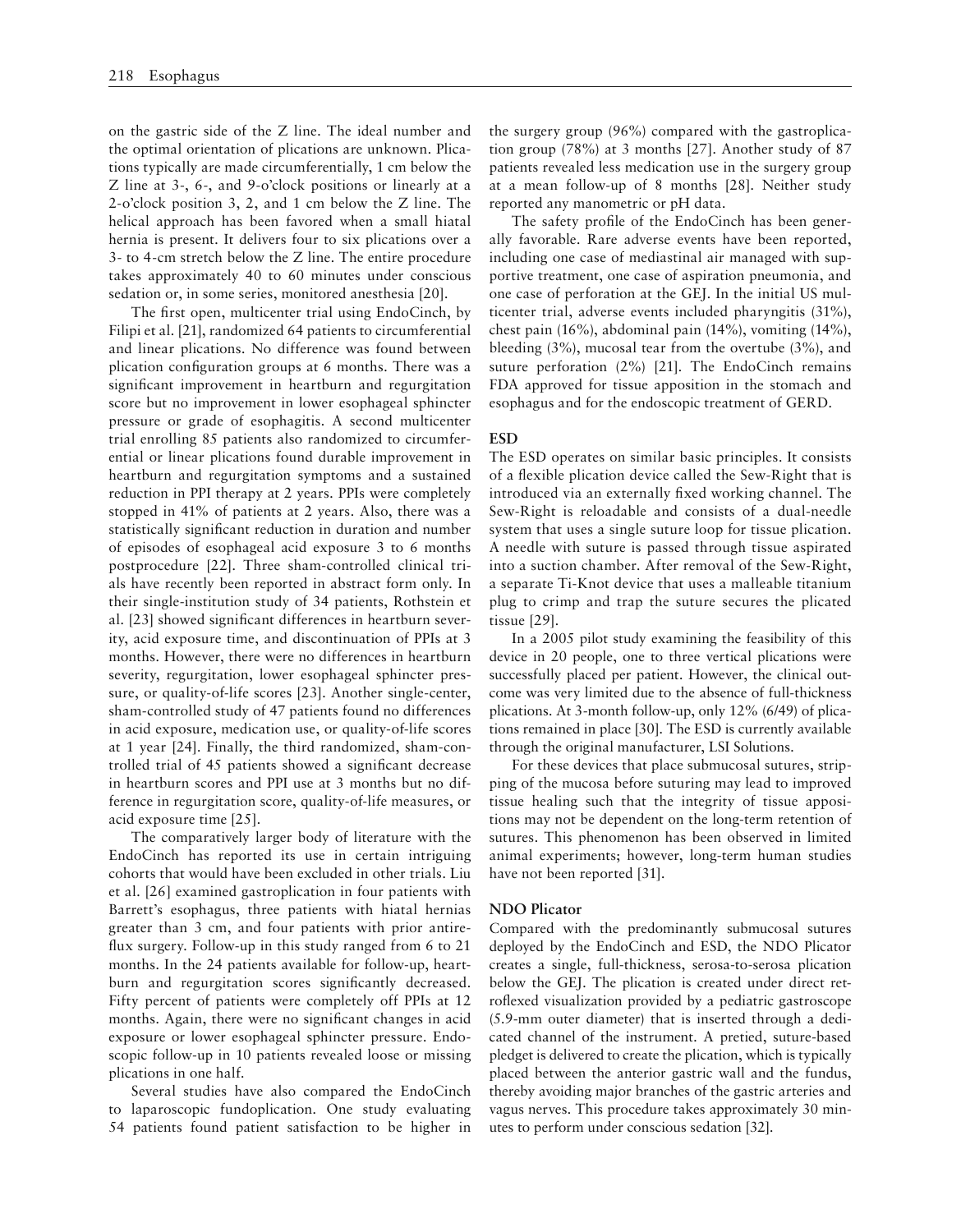In 2004, Pleskow et al. [33] reported the results of a North American, multicenter, open-label trial involving 64 patients. At 6 months GERD-HRQL scores and SF-36 scores improved significantly, and 74% of patients were completely off PPIs. However, acid exposure normalized in only 30% of patients, and lower esophageal sphincter pressures were unchanged. In the lone sham-controlled trial evaluating the use of the NDO Plicator in 78 patients, at 3 months, 56% of patients improved their GERD-HRQL score (vs 18.5% of the sham group), 50% were able to stop their PPIs (vs 24% of the sham group), and active therapy was better than sham in improving median percentage of time with pH less than 4. Lower esophageal sphincter pressures were not analyzed [34].

In the multicenter trial by Pleskow et al. [33], adverse events included pharyngitis (41%), abdominal pain (20%), chest pain (17%), dysphagia (11%), and nausea (6%). Serious adverse events were reported in six patients, including respiratory distress, pneumothorax, and pneumoperitoneum [34]. Review of the FDA's MAUDE database revealed reports of esophageal perforation requiring surgical repair and abdominal pain and leukocytosis that were managed conservatively. This device remains FDA approved for the endoscopic treatment of GERD with recent additional approval for the placement of two plications.

#### **Syntheon Antireflux Device**

The Syntheon device is another full-thickness plicator that simultaneously places two titanium pledgets in a manner similar to that of the NDO Plicator. Implantation is performed using a standard endoscope, and mean procedure time has been reported to be 21 minutes. Feasibility trials involving eight patients have shown 75% PPI discontinuation and 68% improved GERD-HRQL score at 6 months. However, there were no significant differences in acid exposure and lower esophageal sphincter pressure. Minor side effects included sore throat, epigastric/referred chest pain, and the gas bloat syndrome [35]. No shamcontrolled trials are available. The Syntheon Antireflux Device was not FDA approved and not available for purchase at the time this review was submitted.

#### **USGI g-Prox**

The g-Prox is a full-thickness tissue grasper/approximation device with an integrated needle driver through which self-expanding nitinol tissue anchors are deployed. It is designed to work through the USGI endoscopic operating system. The device can be reloaded without removing it from the operating site, allowing for the placement of multiple plications. The system is FDA approved for tissue opposition in the upper gastrointestinal tract, among other indications. It is currently being evaluated in human trials for pouch and stoma reduction in gastric bypass patients, and preliminary work for endoluminal GERD therapy is also under way [36].

#### **EsophyX**

The EsophyX device attempts to more closely mimic the effects of antireflux surgery by elongating the angle of His and forming a one-way gastroesophageal valve. It uses an invaginator whereby the distal gastric cardia and fundus are captured and retracted into the plicating jaws. After the jaws are closed, the captured tissue is "molded" and secured using multiple full-thickness polypropylene fasteners in an attempt to create an omega-shaped valve 3 to 5 cm in length and 200 to 300 degrees in circumference. In a recent feasibility study of 13 patients, 81% of the patients demonstrated anatomic integrity of the gastroesophageal valve at 12 months, 62% of baseline hiatal hernias remained reduced, and 82% of the patients remained completely off PPIs. It was reported that 63% had normal pH (defined as  $\leq$  5.3% of time with pH < 4); however, no preprocedure pH measurements are provided [37]. There have been no published sham studies to date. The device is currently available with FDA approval for tissue apposition.

# Endoscopic Ultrasound-Assisted Endotherapies: A New Horizon

The SRS System (Medigus, Tel Aviv, Israel) combines a forward-viewing charge-coupled device chip endoscope, endoscopic ultrasound, and a surgical stapler in a single instrument with the goal of performing a partial anterior fundoplication. The SRS endoscope is advanced into the stomach so that the staple cartridge on the endoscope's shaft is at the selected stapling site 2.3 to 3.0 cm above the GEJ. The endoscope is further flexed to 270 degrees, and endoscopic ultrasound is used to confirm optimal alignment and distance between the anvil and stapler cartridge. The operator then cranks a flywheel that extrudes two screws that penetrate the tissue and lock the anvil and cartridge together. The staples are then fired to create the plication. The screws are subsequently withdrawn and the scope removed. The SRS system is then reloaded with a new cartridge, and the procedure is repeated. The goal is an anterolateral wrap designed to augment the angle of His. Small clinical trials (< 20 patients total at the time of publication) have been conducted in India and Australia, with results pending. No objective data on acid exposure or lower esophageal sphincter pressure are currently available, and the system is not yet FDA approved.

In another application of endoscopic ultrasound, Fritscher-Ravens and Swain [38] have demonstrated an endoluminal approach to the Hill procedure in a porcine model. The procedure entails using endoscopic ultrasound to place stitches in the median arcuate ligament and part of the right crus and ultimately anchoring them to the gastric wall to create a posterior gastropexy. Endoscopic ultrasound allowed for extension to anatomic structures outside the gastrointestinal tract. Preoperative manometry in 14 survival pigs showed a significant increase in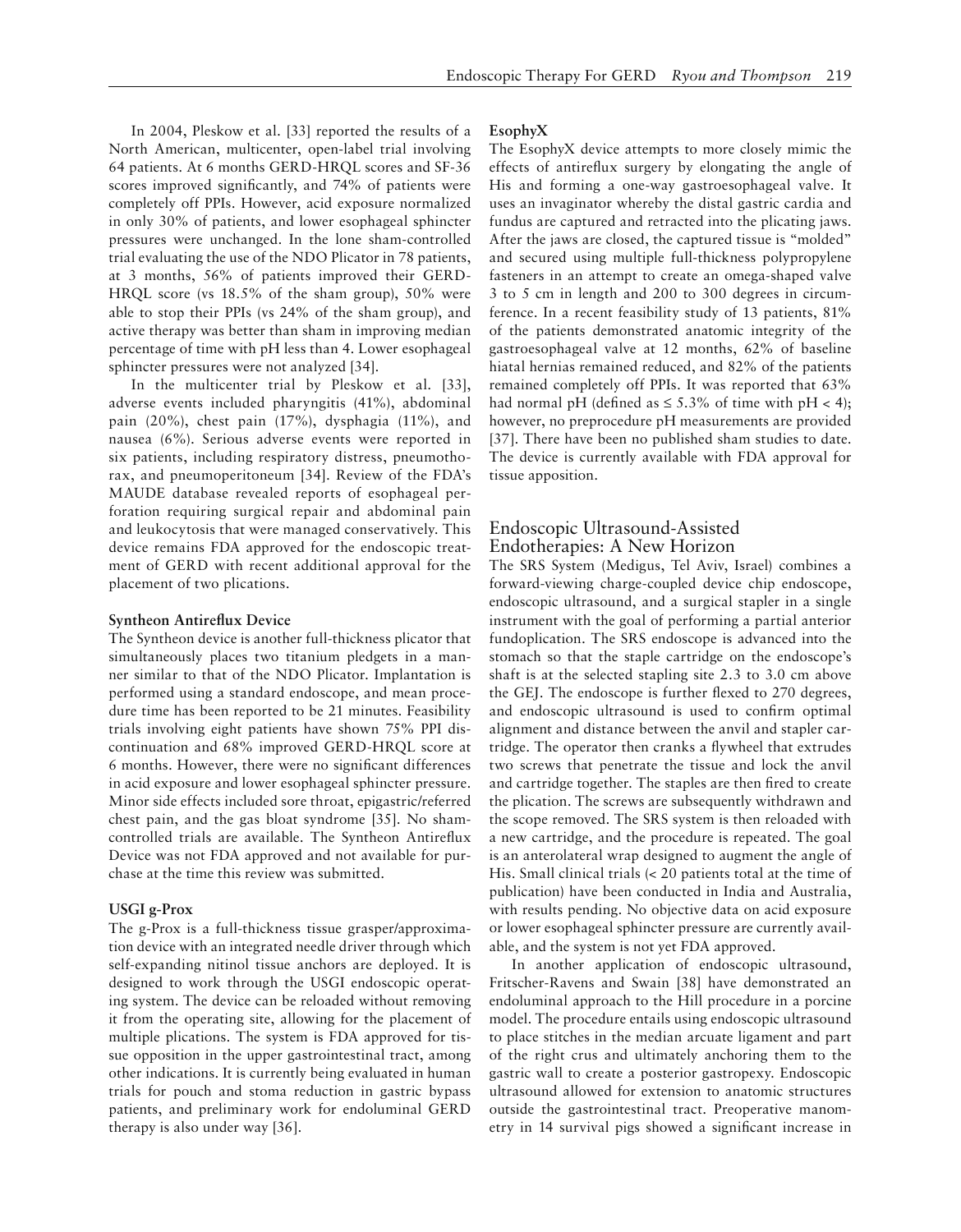median lower esophageal sphincter pressure from 11 mm Hg to 21 mm Hg after stitch placement. Also, the lower esophageal sphincter's length increased from 2.8 cm preprocedure to 3.5 cm postprocedure [39]. No published reports of human clinical trials involving this technique are currently available.

#### Conclusions

Several endoscopic modalities have been introduced for treating GERD, including radiofrequency ablation, endoscopic implantation of foreign substances as bulking agents, and various endoscopic tissue apposition strategies (including use of endoscopic ultrasound). In general, the limited clinical trials performed with these devices have shown significant improvement in symptoms and reduction or elimination of antisecretory therapy. Furthermore, with the exception of the injection/implantation strategy, endotherapies in general have been shown to be safe. However, glaring areas of weakness exist in the literature to date. Most studies have been small (mostly cohort studies or small case series) and have featured short-term followup (< 2 years). More importantly, there has been a general failure to demonstrate objective physiologic changes, such as significant reduction in acid exposure time or increased lower esophageal sphincter pressures.

Moving forward, evaluating existing and not-yetdeveloped endoluminal solutions to GERD will require more scientific rigor. In particular, further sham-controlled trials and long-term outcome studies will be needed. It will also be important to modify current study designs to focus on the physiologic parameters of acid exposure and lower esophageal sphincter pressures as primary outcomes as opposed to subjective markers of improvement and PPI use. Another consideration is that some endoluminal GERD procedures may not be effective across the broad population but instead may yield optimal clinical effectiveness in subgroup populations that have not been widely studied. These may include patients with atypical reflux, patients who have failed PPI therapy, nonobese patients, and many other subsets. Future studies may consider varying inclusion and exclusion criteria and/or incorporating a robust subset analysis if patient numbers permit. Once the efficacy, durability, and target populations of endotherapies become more concrete, it may be possible to perform more rigorous comparisons of these modalities to medical and surgical therapies. After these outcomes are understood, economic analyses may then be appropriate to further elucidate the roles of all clinically available strategies.

Over the relatively short period of development of GERD endoluminal therapies, there has been a trend toward replicating the physiology of fundoplication—that is, increasing lower esophageal sphincter tone, lengthening the lower esophageal sphincter, augmenting the angle of His, and reducing hiatal hernias. As this field advances,

it will be important to keep in mind the pathophysiologic mechanisms of GERD and the mechanisms of successful surgical therapy. Furthermore, the effects of endoluminal therapy must not hinder a patient's ability to undergo fundoplication, thereby serving as a bridge to surgery should it be ultimately required.

Although none of the available endoscopic modalities has been proven to be clinically appropriate, the desire to obviate a lifetime of antisecretory medication and avoid the complications of surgery suggests that an endoscopic solution to GERD is very much needed. With continually improving technology and an enhanced understanding of the mechanisms of disease and treatment earned over the past decade, the field marches ahead to heed this call.

# Disclosures

Dr. Thompson has served as a consultant for, on the bariatric advisory board for, has received research support from, and has a licensing agreement with C.R. Bard, has served as a consultant for Boston Scientific, has served as a consultant and on the endoluminal advisory board for U.S. Surgical, has served as a consultant and on the advisory board for USGI Medical, has served as a consultant for ValenTx, has received laboratory support from Olympus, has served on the endoluminal advisory board for Power Medical Interventions, and has served as a consultant for Hansen Medical. No other potential conflicts of interest relevant to this article were reported.

# References and Recommended Reading

Papers of particular interest, published recently, have been highlighted as:

- Of importance
- •• Of major importance
- 1. Locke GR, Talley NJ, Fett SL, et al. : **Prevalence and clinical**  spectrum of gastroesophageal reflux: a population-based **study in Olmsted County, Minnesota.** *Gastroenterology*  1997, **112:** 1448– 1456.
- 2. McDougall NI, Johnston BT, Collins JS, et al. : **Disease pro**gression in gastro-oesophageal reflux disease, as determined **by repeat oesophageal pH monitoring and endoscopy, 3 to 4.5 years after diagnosis.** *Eur J Gastroenterol Hepatol*  1997, **9:** 1161– 1167.
- 3. Kamolz T, Pointner R, Velanovich V: **The impact of gastro**esophageal reflux disease on quality of life. *Surg Endosc* 2003, **17:** 1193– 1199.
- 4.•• Miller L, Vegesna A, Kalra A, et al. : **New observations on the gastroesophageal antirefl ux barrier.** *Gastroenterol Clin North Am* 2007, **36:** 601– 617.

Important updates on the pathophysiology of GERD.

- 5. Stein HJ, DeMeester TR, Naspetti R, et al. : **Three-dimen**sional imaging of the LES in gastroesophageal reflux **disease.** *Ann Surg* 1991, **214:** 374– 384.
- 6. Mittal RK, Holloway R, Panagini R, et al. : **Transient lower esophageal sphincter relaxation.** *Gastroenterology* 1995, **109:** 601– 606.
- 7. Kalra A, Vegesna AK, Besetty R, et al. : **Induced transient lower esophageal sphincter relaxation (TLESR) in normal control subjects and in patients with hiatal hernia.** *Gastroenterology* 2008 (in press).
- 8. •• Triadafilopoulos G: Endotherapy and surgery for GERD. *J Clin Gastroenterol* 2007, **41:** S87– S96.
- Comprehensive recent review of endotherapy and surgery for GERD.